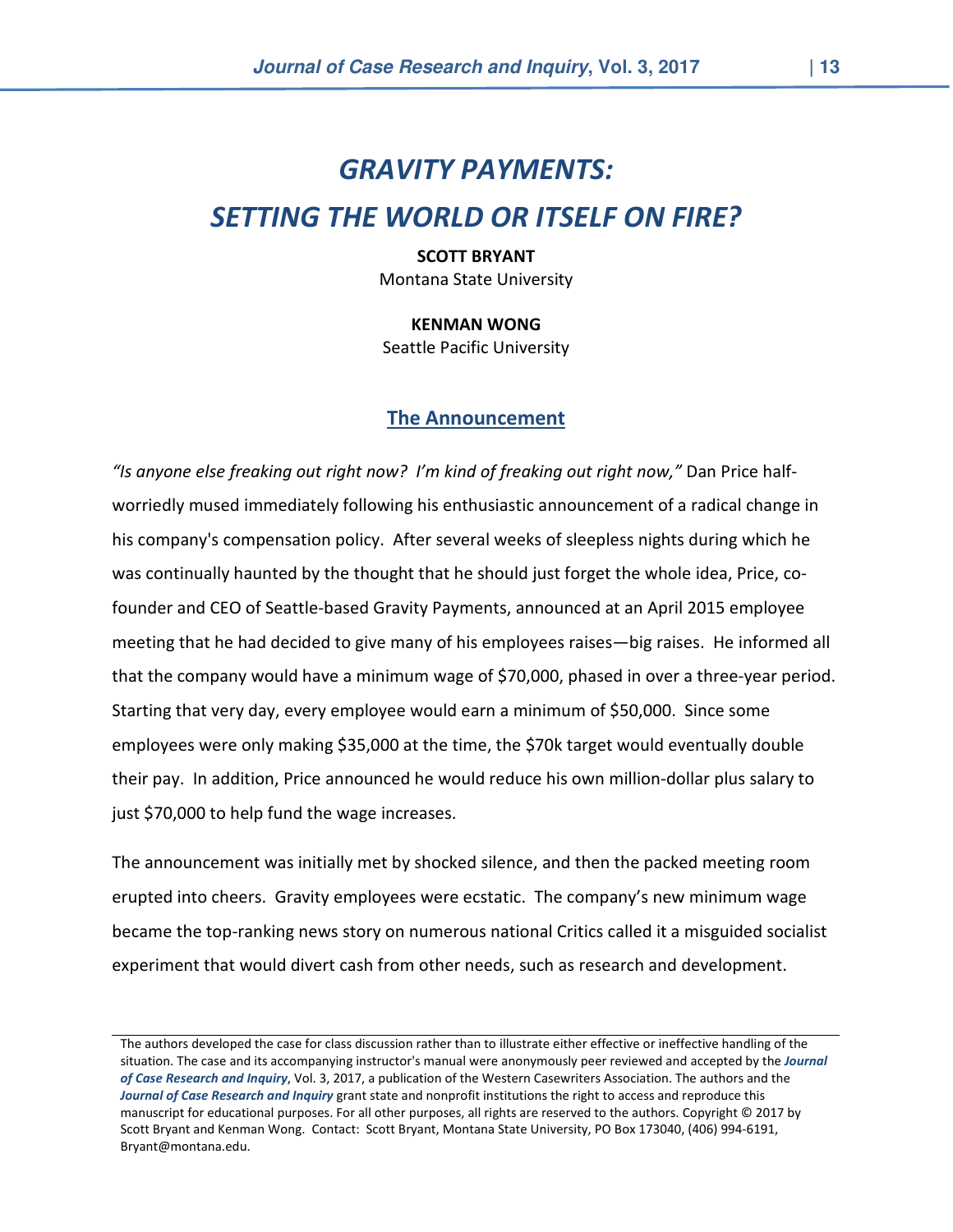Others wondered if higher paid employees would lose their motivation since wage differentials would no longer be commensurate with performance and/or experience. In fact, a few months after the announcement, The New York Times reported that two key employees quit, citing concerns about fairness to high performers. Several customers changed providers fearing a future price increase and/or a decreased level of customer service by employees who would no longer work as hard (Cohen 2015).

Amid these concerns, how should Price proceed? Should he press forward with his plan in hopes that a positive response from employees would result in an increased level of productivity that would overcome any potential de-motivating effects? How significant a role, if any, should he continue to give to non-economic concerns about ethics and justice in setting wages? How should he weigh the interests of key stakeholders (i.e., customers) in his decision?

#### Company Background

Gravity Payments specialized in providing credit card processing services to small and medium sized, independently owned businesses. Credit card transactions were fast, smooth and seamless for consumers. However, behind the scenes lay a lengthy value chain with many organizations (i.e., the merchant's bank, the card issuing bank, and the credit card company) supplying short-term funds, hardware, services and/or technology to allow secure efficient payment and the settling of merchant accounts with a simple swipe of a card. When a customer initiated a credit card transaction with a merchant, the transaction was first processed by a merchant service provider. Standing behind the merchant service provider was another company that actually processed the transactions, handled fees, and provided the card reader. Fees were charged at each phase of the transaction.

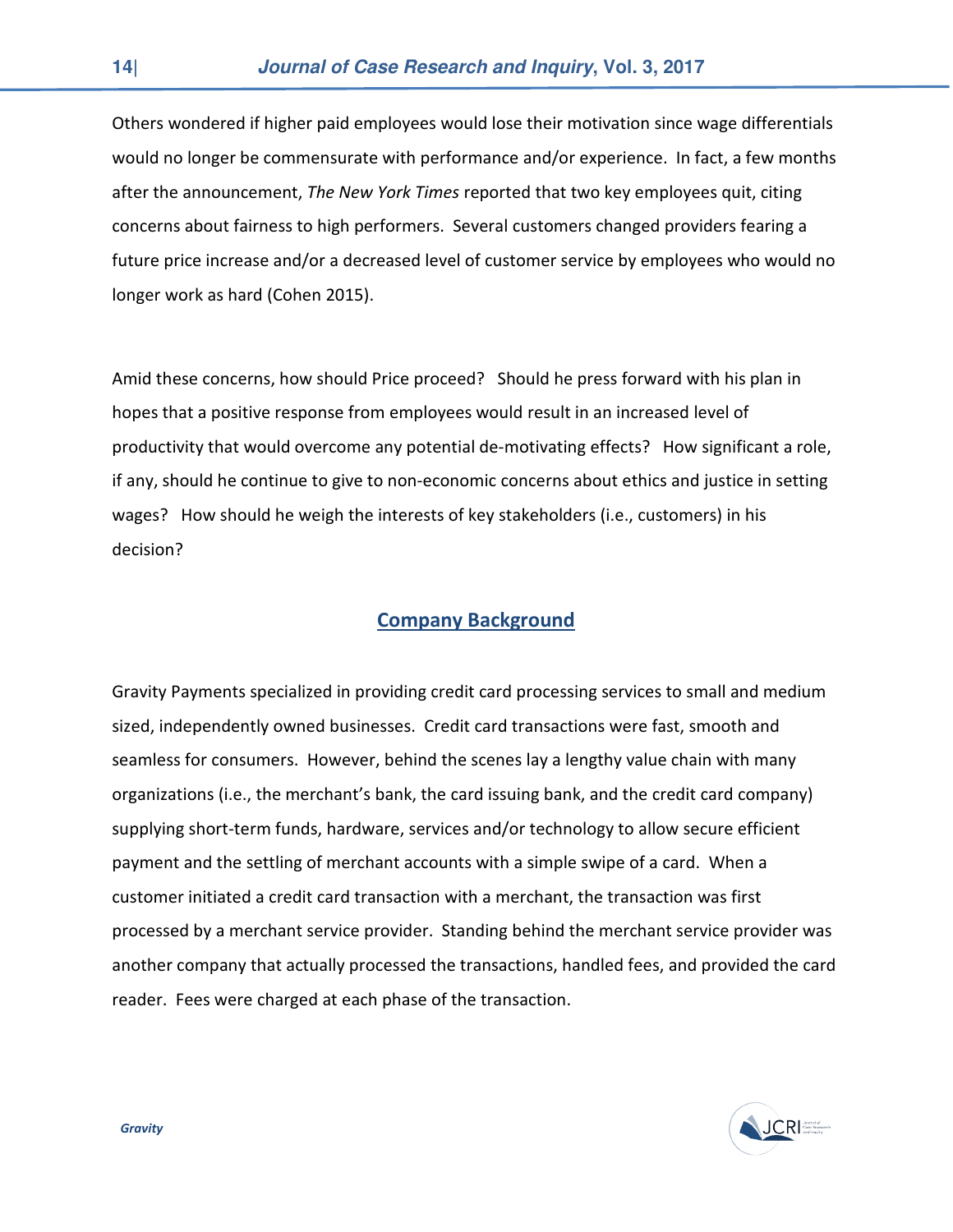Dan Price got his start in the industry while playing in a rock 'n roll band in high school. While performing, he became acquainted with the owner of a local venue and saw the negative effects on her business of high card processing fees and spotty service. Price put his negotiating skills to use, made a call and secured a better rate on the venue owner's behalf. He studied the business and realized that most, if not all, small independent businesses were in the same vulnerable position: they had difficulty dealing with an industry dominated by large financial organizations. He also learned that opaque pricing with hidden fees and price changes were not uncommon. This fueled his desire to help smaller merchants get better and fairer prices, prompting him to start a service business. Price offered merchants a clear fee structure as well as a competitive rate to use his services to process credit card transactions, typically saving clients 10% to 15% in fees. The savings added up to about \$1,000 per client per year. Price made money on the small service fees that he charged clients for each transaction.

After moving away to college, Price expanded the range of services but decided that to serve his customer base better, he really needed to move up the value chain. By developing his own technical product for processing transactions, he could do the actual processing in house. Racking up about a \$100,000 in debt via savings, credit cards and diverted student loans, Price and his older brother Lucas (then a 50/50 partner) successfully launched Gravity Payments from his dorm room at Seattle Pacific University in 2004. (It was so named, he said, because it was easy to understand on the phone.) Despite his young age and boyish appearance, he was able to secure a number of early clients from merchants at the Seattle landmark—Pike Place Market (many of whom remained as customers many years later).

From the very beginning, Price's vision for Gravity was a "disruptive" one. He sought to "blow up" the industry by offering small and medium sized businesses less expensive credit card processing with transparent pricing and extraordinary levels of customer service. Price was emphatic that Gravity's primary mission was to serve independent businesses by helping them engage their customers and grow. Gravity prioritized the needs of its clients above its own concern for profit.



**Gravity**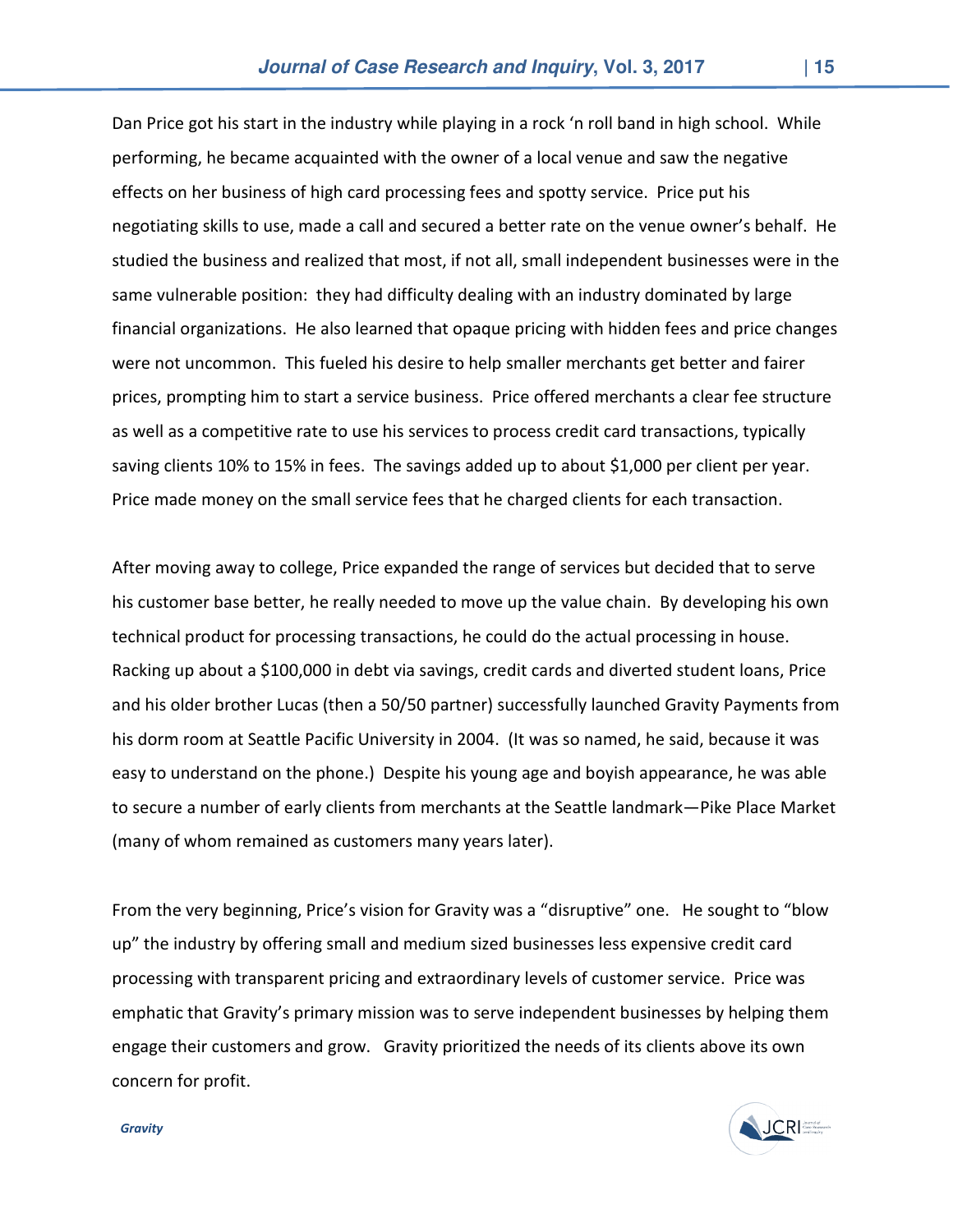We started Gravity Payments because we saw independent businesses being over-charged and underserved by their credit card processing company. Our community businesses needed help, guidance, and a trusted ally to make credit **card processing** fair. We exist to support community businesses and help them achieve incredible success.

Our mission is to help independent business owners thrive by reducing the cost and headaches associated with accepting credit card payments. Although credit card processing is our core service, we added more low-cost payment solutions to our ever-growing suite of merchant services. Our team is consistently looking for the best and most affordable payment processing options to help our clients remain successful and on the cutting-edge of payment solution technology. (Gravitypayments.com 2015)

#### Building a Business with Values and Integrity

In 2015, Gravity employed a staff of approximately 120, served 12,000 clients and processed close to \$7 billion in transactions annually. In fiscal year 2014, revenues were \$150 million, growing at 15% per year, with a net profit of \$2.2 million (Keegan 2015).

In addition to the company's core credit card processing business, Gravity administered gift and loyalty programs and had recently begun to offer analytic services to enable business owners to gain more insight into their consumers. The company's unique capital structure (no debt) allowed it to explore some risky ventures such as providing financing to small businesses that filled the gap between a credit card and bank borrowing. As of 2015, Gravity had provided about \$35 million in small business financing. As Dan Price noted:

"We started our company to help our community businesses, because they deserve the same great customer service and low prices that big corporate businesses get. And we've grown our company by earning the trust of each and every one of our valued customers." (Evans 2015)

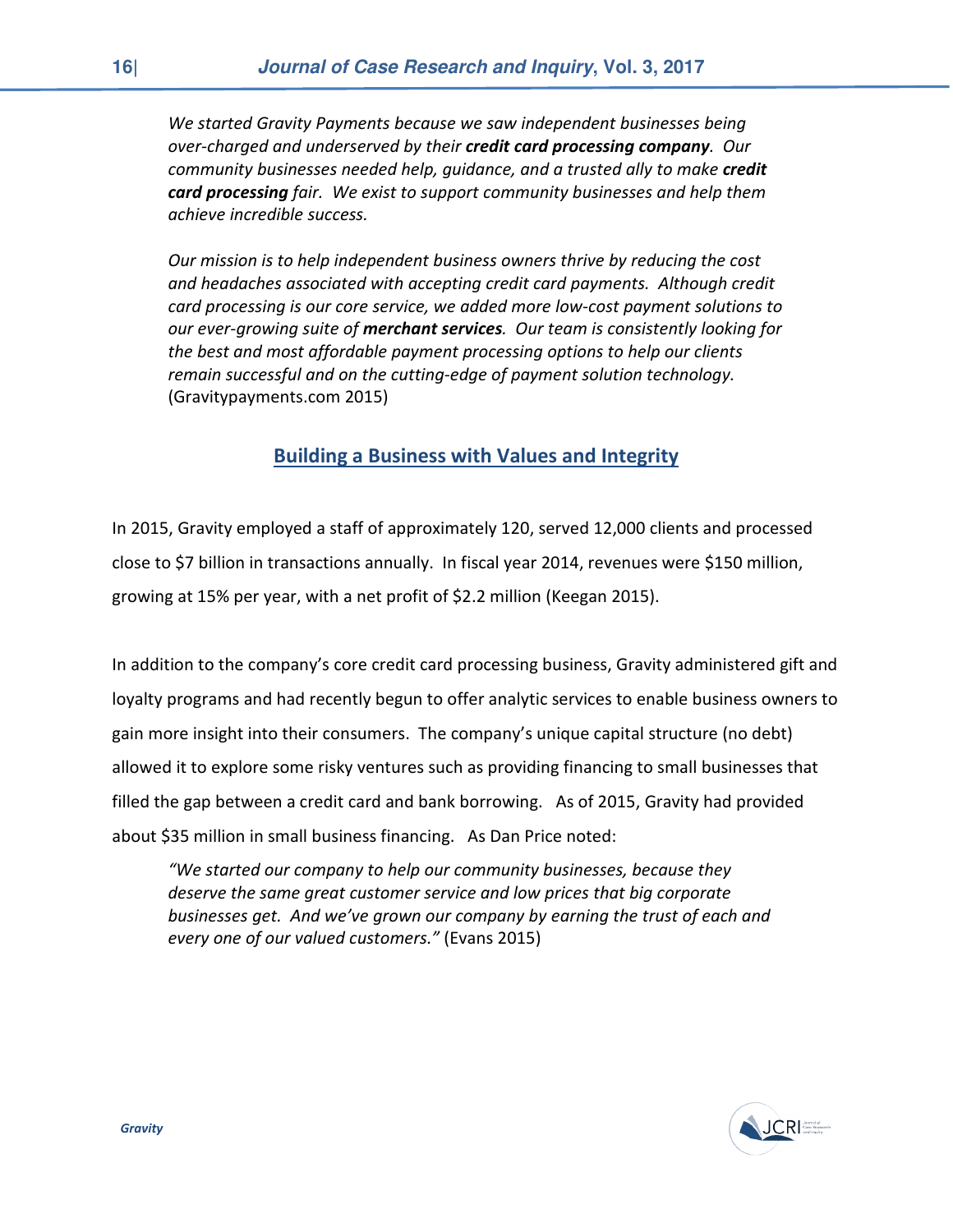#### Building a Business with Values and Integrity

In 2015, Gravity employed a staff of approximately 120, served 12,000 clients and processed close to \$7 billion in transactions annually. In fiscal year 2014, revenues were \$150 million, growing at 15% per year, with a net profit of \$2.2 million (Keegan 2015).

In addition to the company's core credit card processing business, Gravity administered gift and loyalty programs and had recently begun to offer analytic services to enable business owners to gain more insight into their consumers. The company's unique capital structure (no debt) allowed it to explore some risky ventures such as providing financing to small businesses that filled the gap between a credit card and bank borrowing. As of 2015, Gravity had provided about \$35 million in small business financing. As Dan Price noted:

"We started our company to help our community businesses, because they deserve the same great customer service and low prices that big corporate businesses get. And we've grown our company by earning the trust of each and every one of our valued customers" (Evans 2015).

Price himself had won numerous awards including: Entrepreneur magazine's Entrepreneur of the Year for 2014 and the 2010 Small Business Association National Young Entrepreneur of the Year and had appeared in countless articles including Forbes, CNBC, and Bloomberg BusinessWeek (Gravitypayments.com 2015).

While Gravity had grown to the point where it would attract a tidy sum from a potential buyer, Price did not intend to cash out. In contrast, he said he would like to run Gravity "forever" because his long-term goals were beyond monetary. He stated:

"I have a 40-year goal to be a small part of a change in the way business is done, where it's more about service and helping others than greed and financial engineering" (Evans 2015).

Visitors to Gravity's offices noticed a tech startup culture. Employees, most of whom looked like they were in in their 20's, occupied shared worked spaces or cubicles and seemed busily



**Gravity**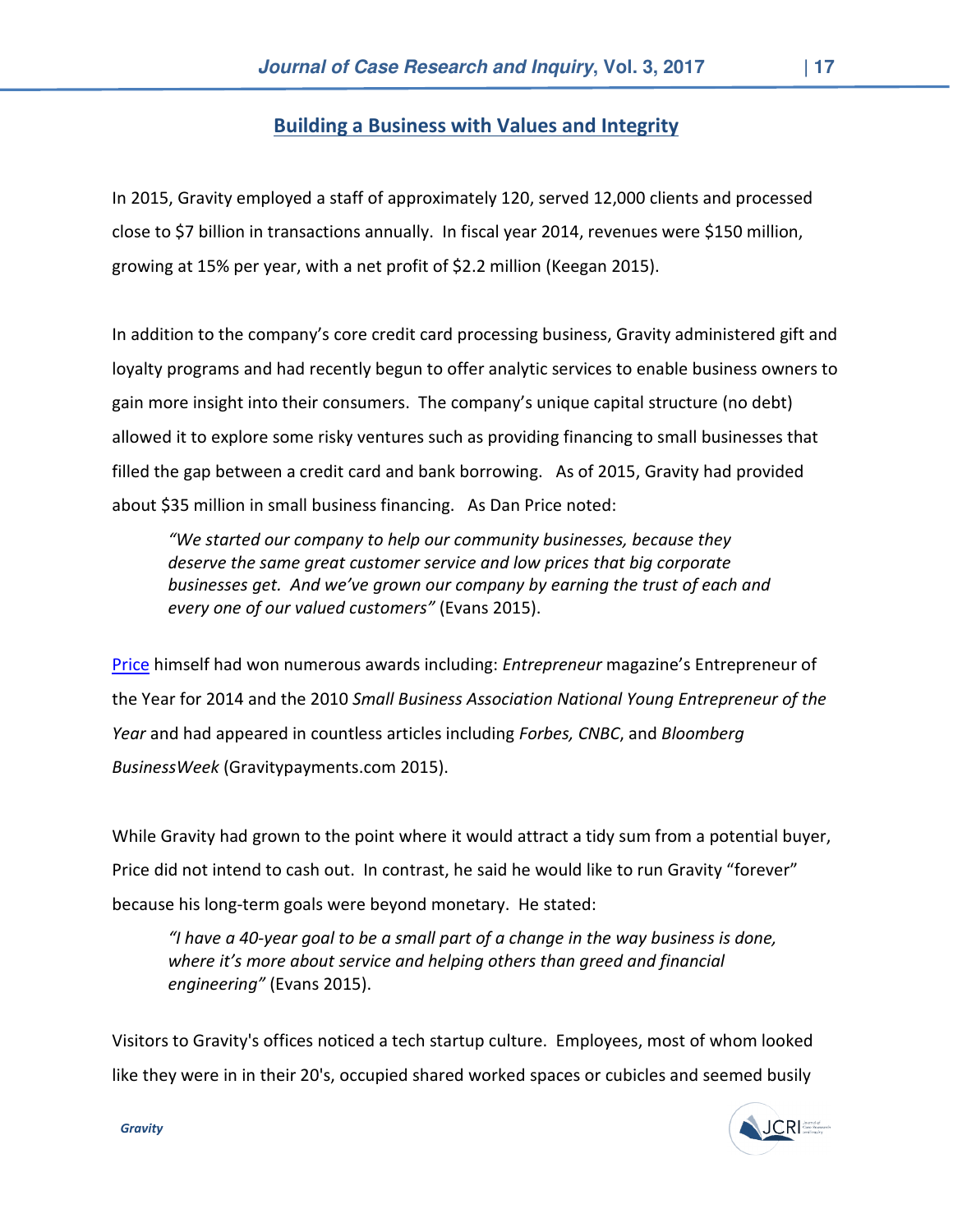engaged in their work. The culture at Gravity was described as collegial, high energy and purpose-driven. Management prioritized the personal growth and development of employees. The work environment was casual, but the work was fast paced and demanding and the performance feedback straightforward and unvarnished. Price himself had promised not to punish negative feedback and held regular open forums and kept open door office policies (Glassdoor.com 2015).

Salaries made up a large share of Gravity's total expenses, with technology costs taking a large share as well. This meant that reducing turnover and increasing worker productivity could increase profits.

#### The Reasons behind the Raise

Price was raised in an Evangelical Christian household in rural Idaho (near Nampa) and was homeschooled until age 12. He explained that this upbringing provided him with a different understanding of business. His parents raised him to be driven by values and to make an impact by bucking conventional ways of doing things. Price stated: "To me, it's a values thing  $-$ I learned those values through Christianity, the Bible and my upbringing" (Helm 2015). The small businesses he interacted with while growing up had also made a lasting impact. He noted:

"We had an ethos of small business much different than what you see in bigger cities...You should strive to give the most value you possibly can to your clients and to your community while charging a fair amount, or less than a fair amount, because you want to give back… Some might say that's the stupidest business model in the world, but to me it made sense. And it still makes sense today" (Nelson 2015).

Prior to the recent pay increases, there were complaints on Glassdoor.com about the low pay at Gravity, particularly for sales people (Glassdoor.com 2015).

While Gravity grew at a steady clip for its first few years, the company nearly folded during the recession in 2008 after two large customers abruptly closed their doors, wiping out about 20%

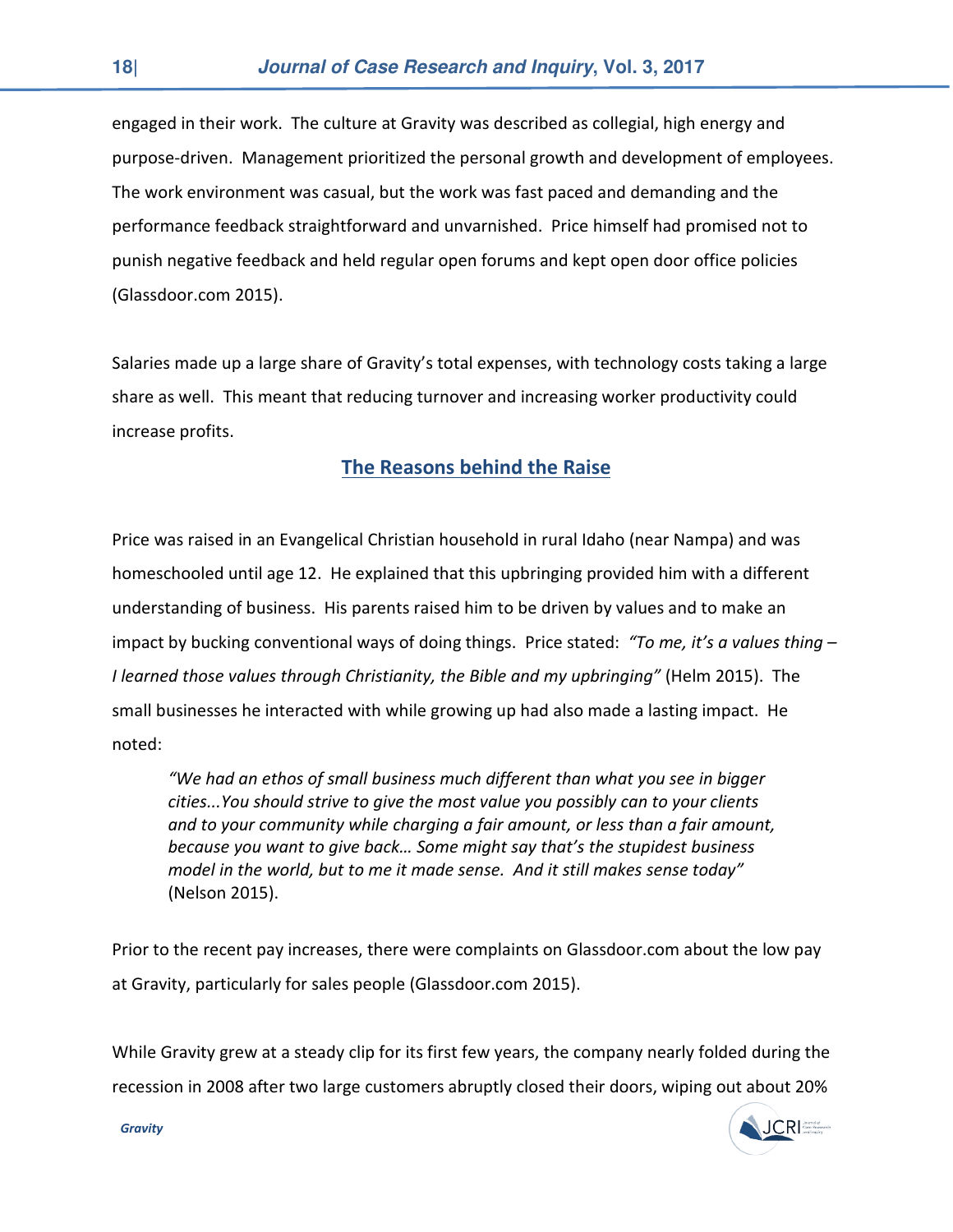of the company's revenue. By tightening the financial reins - partially by freezing salaries - the company survived without layoffs or fee increases and began a healthy cycle of growth soon thereafter. The belt tightening actions began in the recession but continued afterward during the growth cycle.

In 2011, an informal conversation with an early employee named Jason Haley began to sow the seeds for Price's radical minimum wage decision. Haley angrily told Price what the belttightening actions really translated to was Gravity ripping off its employees. Although their wages were competitive by market standards, employees (Haley was earning \$35k at the time) couldn't get very far in an expensive city like Seattle (Keegan 2015). Price looked back at that conversation as, at first, very difficult to accept, but seminal for his radical pay plan. Contrite, Price implemented significant raises for the next three years and something surprising happened: profit growth outpaced wage growth through productivity gains of 30-40% (Keegan 2015).

By 2015, the issue of income inequality had become an increasing (and contentious) part of the national conversation. Frequent news stories appeared highlighting lagging wages despite higher corporate profits and worker productivity. Also constantly mentioned were statistics that showed the wage gap between U.S. chief executives of large companies and the average employee was among the highest in the world, reaching a multiple of approximately 350 to 1, this up from 20 to 1 in 1970. By comparison, Switzerland (the country with the second largest ratio), had a ratio of 148 to 1 while Japan's was 67 to 1 and United Kingdom's 84 to 1 (Ferdman 2014). In Seattle (the location of Gravity's headquarters), voters approved legislation to increase the minimum wage eventually to \$15 per hour, which affected many Gravity clients.

Around this same time, Price went on a hike with a friend (not an employee of Gravity) who was well educated and had served several tours in the Armed Forces. She shared her uncertainty about how she was going to adapt to an upcoming rent hike on her salary of less than \$50k. Thinking about his own employees - some of whom earned less than his friend - he

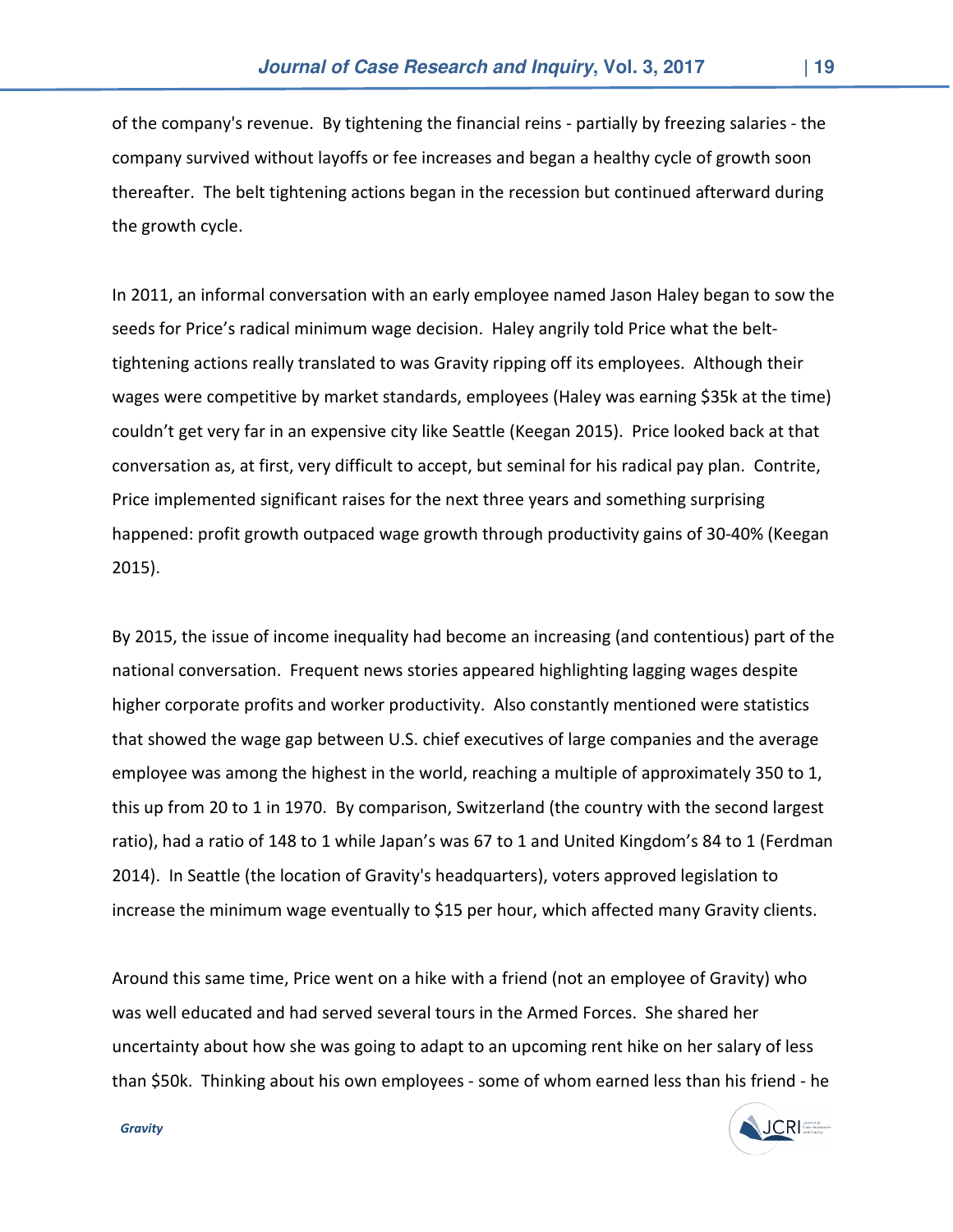didn't feel right about earning a high CEO salary. Many of his employees had made huge personal sacrifices to provide extraordinary levels of customer service to make Gravity successful, yet could barely afford the cost of living in Seattle. The average rent for a twobedroom apartment in Seattle at the time was over \$2,100 per month. Price figured employees were paying an average rent of \$1,266, which for the majority of his employees represented over 40% of their salaries. Economists had concluded that over 30% was "unaffordable" (Nelson 2015).

Heading into the office each day simply reinforced his troubled thoughts. Gravity's office was located in the Ballard neighborhood, which was a rapidly gentrifying area of Seattle. Along with luxurious condominium complexes, renovated homes, and trendy espresso shops, there were many homeless people on the streets near Gravity's office, including some living under a bridge just a few blocks away. This also pricked Dan Price's conscience and sparked in him a desire to find a way to make a difference.

Price thought that most people would have considered him generous (or perhaps, foolish) even if he had had chosen a figure far below \$70k. Price arrived at the company's new minimum wage figure after reading a Princeton University study (Kahneman & Deaton 2010) that concluded that happiness rises with income, but not past \$75k per year. The part of the study that struck the deepest chord with Price was that incomes short of the threshold could harm one's emotional well-being (Aspen Institute blog). Price worried that money troubles would prevent employees from both thriving in their own lives and giving their best service to Gravity's customers. While a positive effect on productivity was a part of the equation, Price stated that paying less than \$70k went against his values, so it was a moral imperative. He said, "I don't care if I have to stop paying myself or I have to work 20 hours per day. I'm going to do it" (Keegan 2015). Somewhat skeptical about the broad sweeping consequences of steep government mandated wage increases on small businesses, Price's aim was to set an example of how business leaders could turn the tide of income equality.

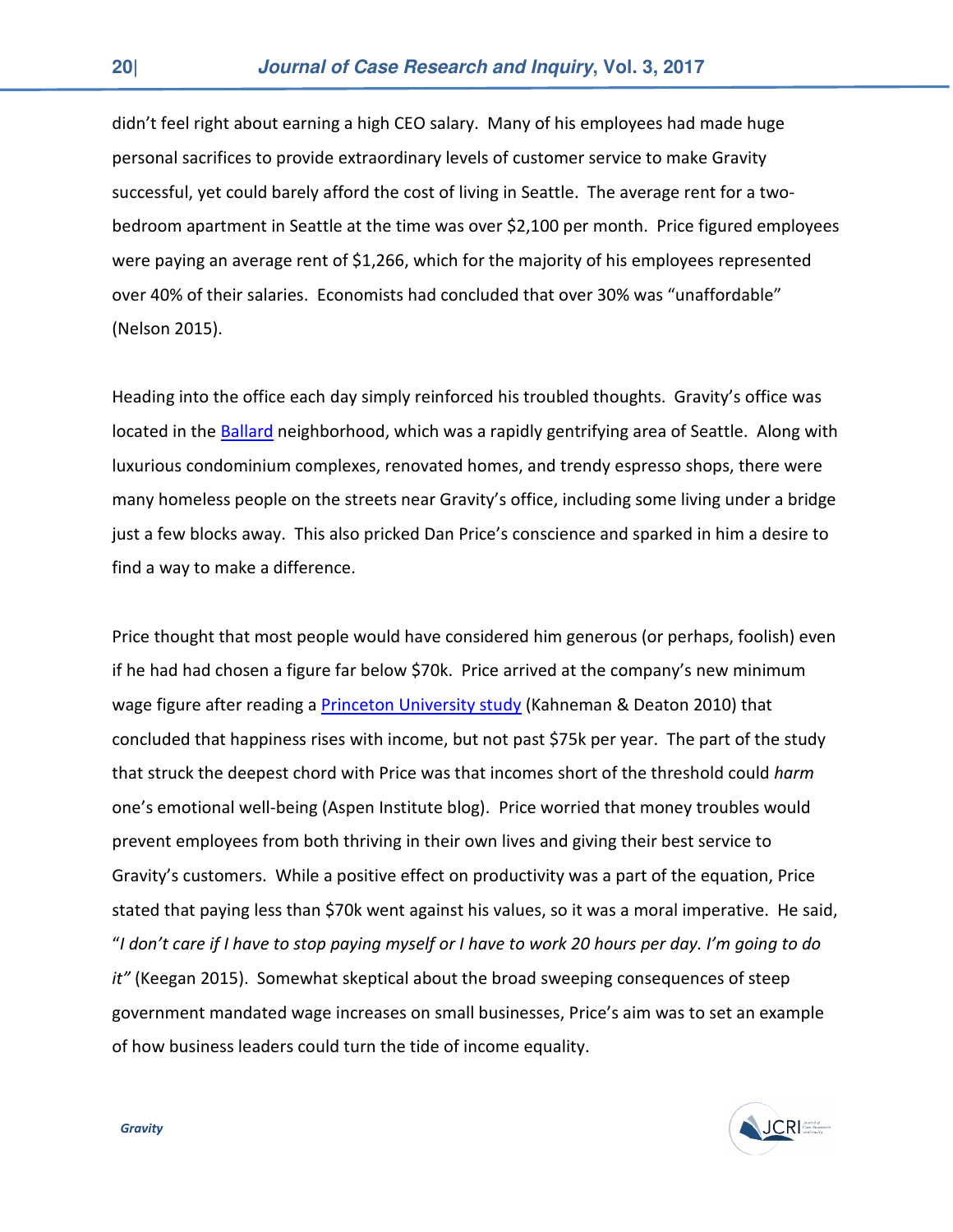After running financial models and consulting with his senior leadership team, Price reached the conclusion that Gravity could change its compensation systems to reach a minimum of \$70k per employee in three years, though not without substantial risk. The raises would not "pay for themselves," so their sustainability (and that of the entire company) rested upon the growth of the business. Price hoped that 90% of the pay raises would be covered by increased employee productivity, and the other 10% through positive publicity resulting in new clients. Price concluded that if Gravity could recover its profit in 2-3 years, the plan will have been a financial success and will have proven that his concept worked. If profit increased by 4-5 times, he said, Gravity will have "set the world on fire" (Evans 2015).

### **Repercussions**

After an initial wave of positive national and even international publicity, some negative consequences for the company began to surface. Sitting down on a paint bucket in his garage for an interview with The New York Times, Price pulled out a box of hand-written letters. While most praised his decision, some suggested he was an arrogant fool and that it wouldn't be long before the novelty wore off and employees would start complaining about how much harder they worked than their colleagues who also earned \$70k.

Some members of the national media offered similar sentiments. For instance, radio commentator **Rush Limbaugh** (to whom Price listened several hours per day while growing up) said:

"If there are profits, they will go to salaries, not growth of the business, not research and development, none of that…He's not tying it to performance… That's why I hope this company is a case study in MBA programs on how socialism does not work, because it's gonna fail… And —he's gonna find out—it isn't gonna take long because once everybody figures out they're all making the same, not [for] what they do, the slackers are gonna surface. Human nature." (Limbaugh 2015)

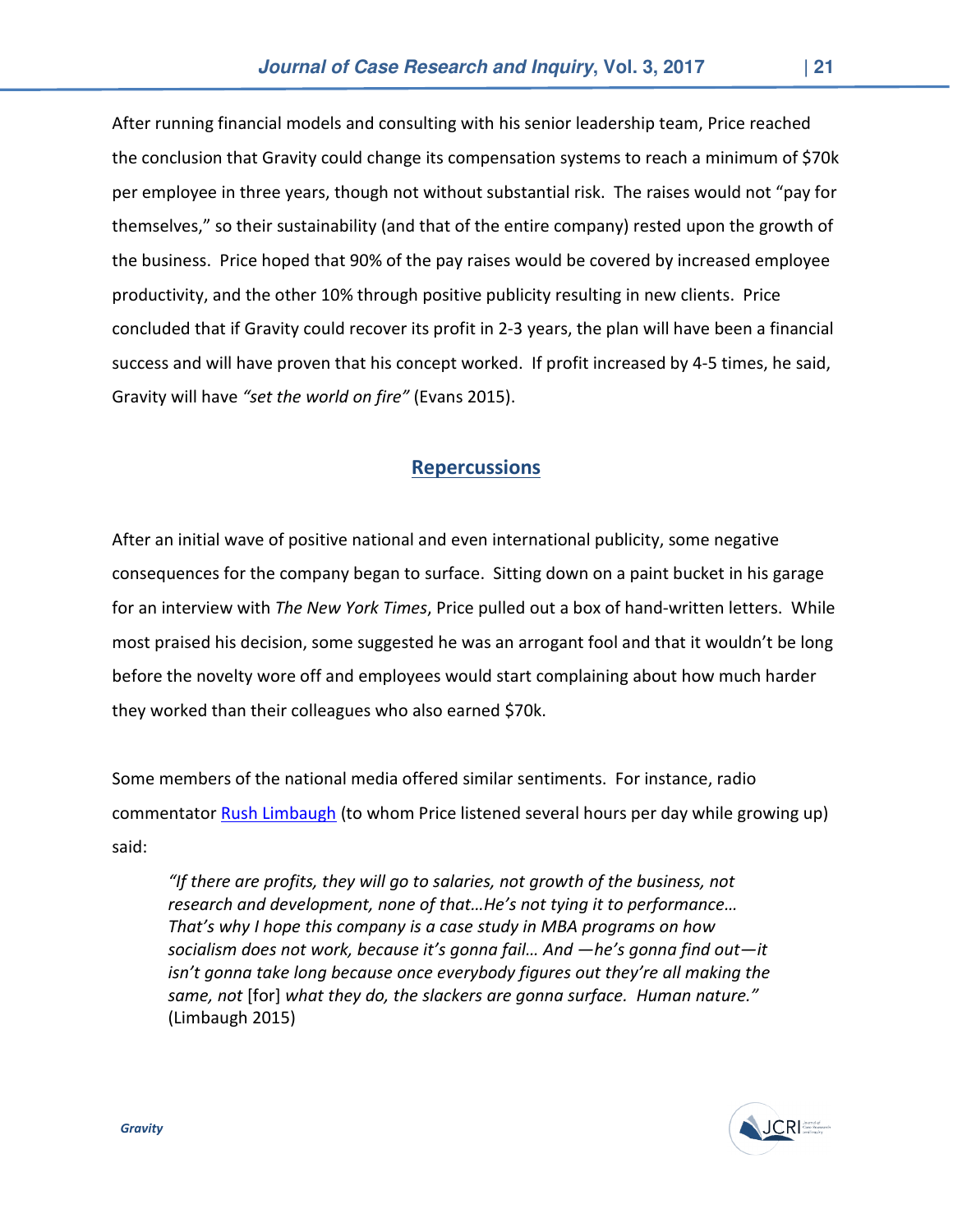Contributors to Entrepreneur magazine (which had earlier named him its 2014 Entrepreneur of the Year) also offered stinging criticism. One suggested that high pay might even be counterproductive to the goal of well-being, hypothesizing that pay that was too far removed from the norm would breed resentment among peers (both co-workers and friends outside the company); it might also generate feelings of guilt, thus diminishing happiness (Tobak 2015). Others suggested he look at the Bible and learn a lesson from the adverse reaction of the workers who toiled all day yet received the same wages as those who came later in the Parable of the Vineyard workers (Mt. 20:1-16) (Cohen 2015).

As a direct result of the new pay policy, two key long-term employees quit. They questioned the fairness of paying less experienced and/or lower performing employees as well as they were paid. One employee who left said,

"Now the people who were just clocking in and out were making the same as me… It shackles high performers to less motivated team members" (Cohen 2015).

Price himself acknowledged the inherent unfairness of the policy for a seasoned employee who had taken years to earn his or her level of pay (Helm 2015). In fact, after the announcement, he gave more experienced employees small raises and wrote to them apologizing and telling them that he valued them "more than this program would suggest;" he promised that Gravity would try to invest more in them too (Helm 2015).

Several of Gravity's clients were not pleased with the pay decision. Some thought Price was out to make a political statement. Others believed that the new pay levels would result in an eventual increase in fees or that customer service would suffer (Cohen 2015). Although Gravity reached out to clients to let them know that fees would remain the same, several clients switched to other providers.

Price's plan also stirred the pot with other entrepreneurs in his social network in Seattle. Brian Canlis, co-owner of a high-end restaurant in Seattle, expressed frustration with Price's decision

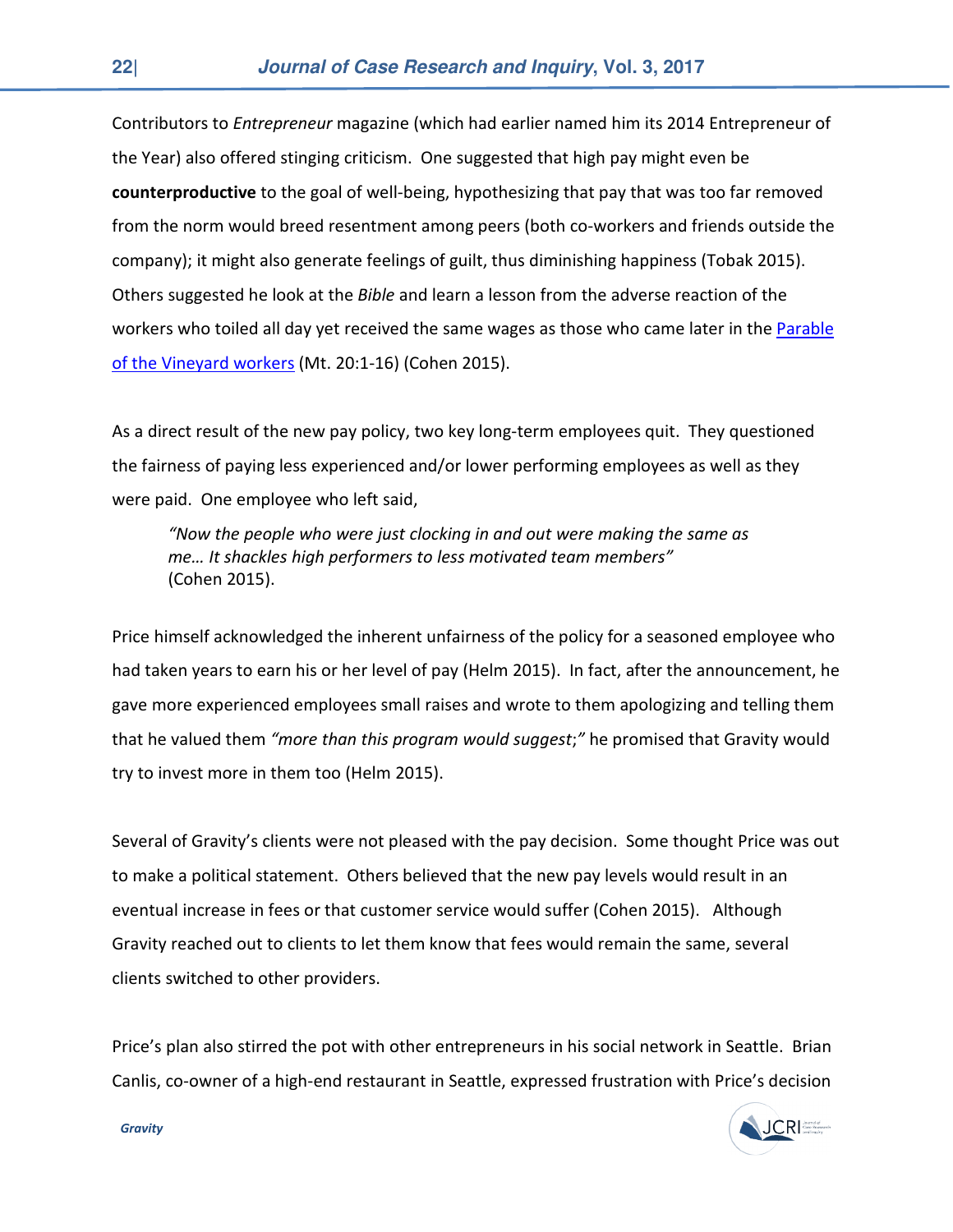to raise employees' pay, saying it was going to make it harder for other employers like himself who were already struggling to adapt to Seattle's \$15 per hour minimum wage target (Cohen 2015).

While being interviewed by The New York Times, Price acknowledged he was in the process of renting out his own house and moving to less expensive living quarters in order to "make ends meet" to uphold his commitment to make the plan work. Price also said he sold financial assets to provide Gravity with a \$3 million loan.

Seemingly, non-defensive in his responses, Price said that neither his two former employees nor his critics were necessarily wrong. He said,

"There's no perfect way to do this and no way to handle complex workplace issues that doesn't have any downsides or trade-offs…I came up with the best solution I could" (Cohen 2015).

Moreover, while he agreed that humans had a partially selfish nature, he was placing bets on our more positive side that responded to being treated well. He acknowledged that he was not sure the plan would be successful. Yet if he were to fail, at least he would do so while being true to his values (Evans 2015).

Gravity's average salary at the time of the announcement was \$48k (Cohen 2015). The plan would eventually double the salaries of 30 employees. In addition, smaller immediate increases were given to 40 workers who earned less than \$70k. Those who were earning between \$50- 70k received \$5k raises (Keegan 2015). To reach \$70k, \$10k raises would be phased in over the next two years. Over 3 years, the salary plan would cost approximately \$1.8 million. In addition, the company had to hire 10 new employees adding to overall salary and benefit costs. Much of the additional costs would be funded by Price's salary cut. However, unless revenues grew, the rest would need to be covered by profits (\$2.2 million per year in 2014), potentially putting the company in cash-strapped position.

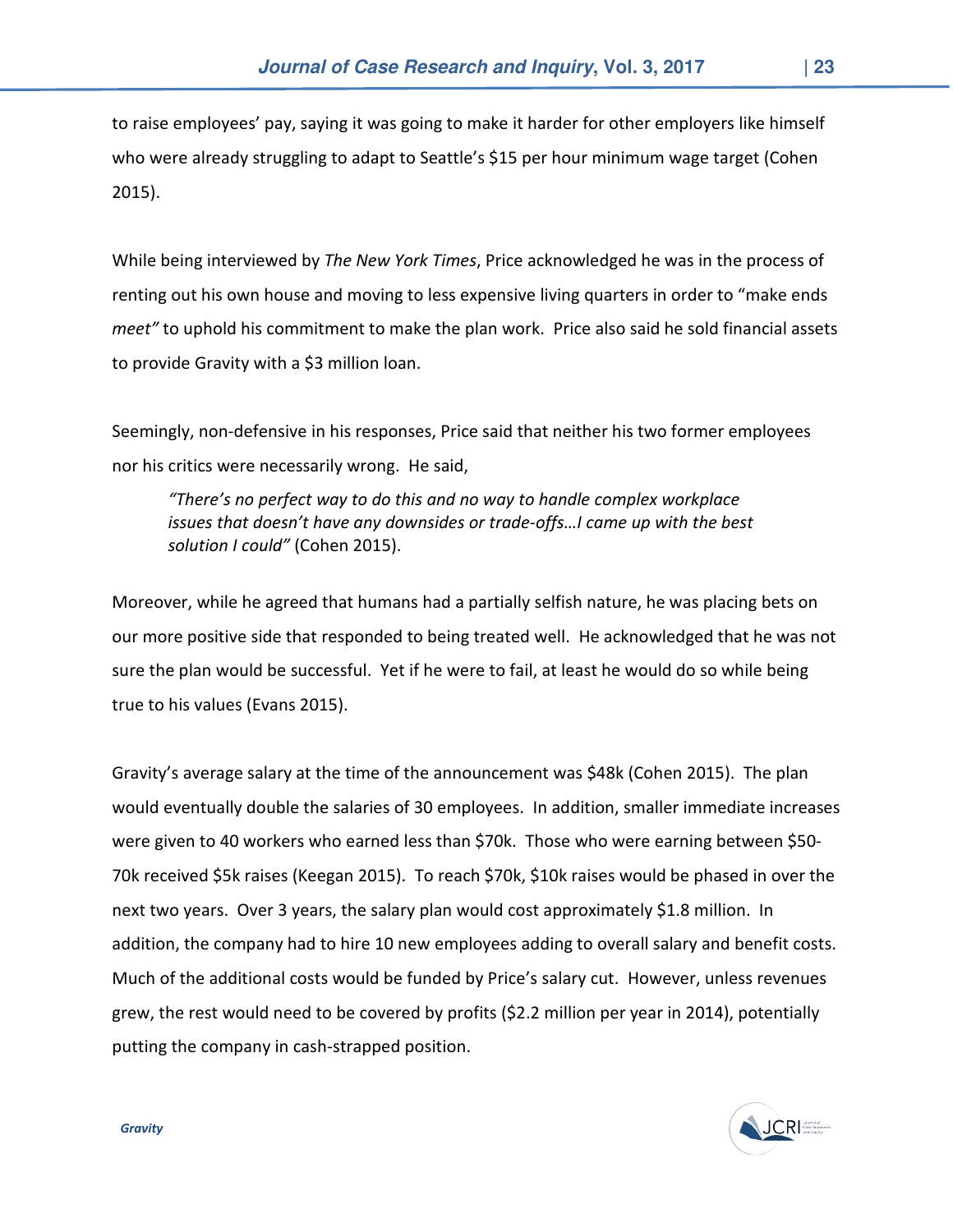#### Was the Change Good for Business?

Even though several clients left Gravity, over 4,000 new customers signed up in 2015 (a 55% year-to-year increase in an industry where typical growth was 5% per year). Revenue increased as a result, but new customers might not pay off for at least 12-18 months after sign-up. About two dozen new employees were added to manage growth, handle the media, and respond to employment inquiries, putting more stress on the cash flow needed to meet the compensation goals. Nonetheless, Gravity reported that profits nearly doubled in 2015 and that employee turnover rates sharply declined (Davidson 2016; Murray 2016).

The "fair pay" initiative at Gravity had seemingly resonated with many 20-somethings across the country who felt stuck in low paying jobs; the company received thousands of new employee applications.

Early indicators demonstrated the social impact that Dan Price had intended. As reported in a variety of media outlets, several Gravity employees said that the raises were making real differences in their lives. One new client who switched to Gravity after seeing the story in the news used the \$800 monthly savings on his processing fees to give his 8 employees raises (Cohen 2015). Price said that he had heard from other employers and employees: he believed that thousands if not tens of thousands of employees had received raises as a result of the example set by Gravity.

Even with the potential negative consequences for himself and for the company, Price was committed to the huge salary increases. Some research (Pfeffer 1994; Heymann 2010) indicated that higher pay, particularly for those on the bottom of the pay scale, could lead to lower turnover and higher productivity. Based on his reading of the research, Price concluded that while pay was a motivator, purpose and feeling part of a mission were stronger ones (Evans 2015). To that end, Gravity has long been able to attract highly motivated employees who chose to work at the company – even before the pay increases. After the announcement,

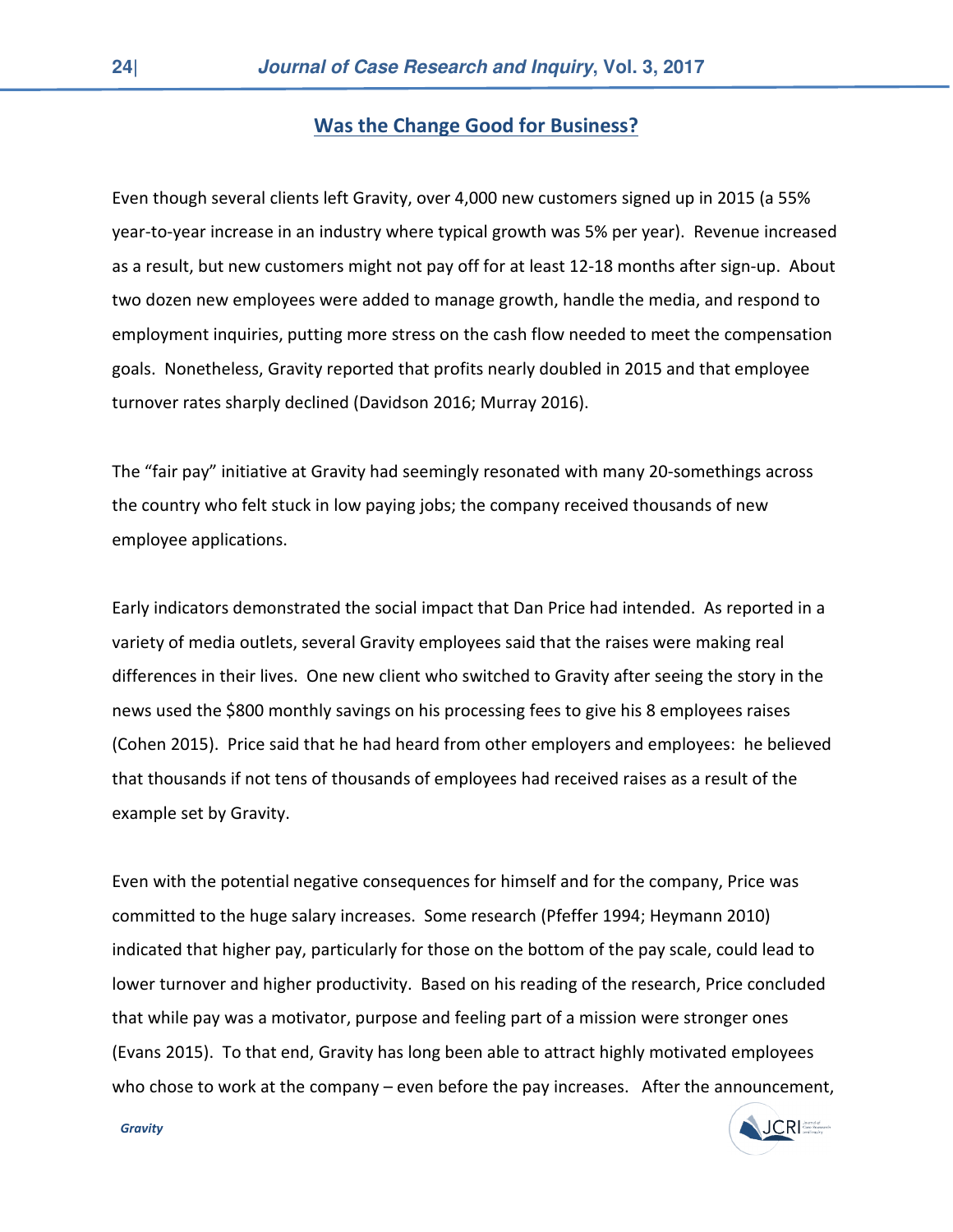one former Yahoo executive was hired at an 80-85% pay reduction, citing her desire to do something "fun and meaningful" (Keegan 2015).

Significant questions remained for Gravity—including whether or not the long-term benefits of the salary increase outweighed the short-term costs and negative feedback.

With all this on his plate, Price had some serious decisions to make. Should he continue with the huge salary increases in hopes that increased productivity would cover costs? Was the decision defensible from an ethics/ justice perspective?

With constraints on the amount of money that could be allocated for salaries, how could the company pay better at the bottom of the pay scale while maintaining salary differentials (and thereby "equity") for higher performing and/or more experienced employees? What indicators should be used to gauge whether or not the plan was sustainable?

And finally, how could Dan Price balance the interests of all stakeholders? Even if the decision did not "pay" (in a direct financial sense) should he continue the policy for the sake of the social value created?

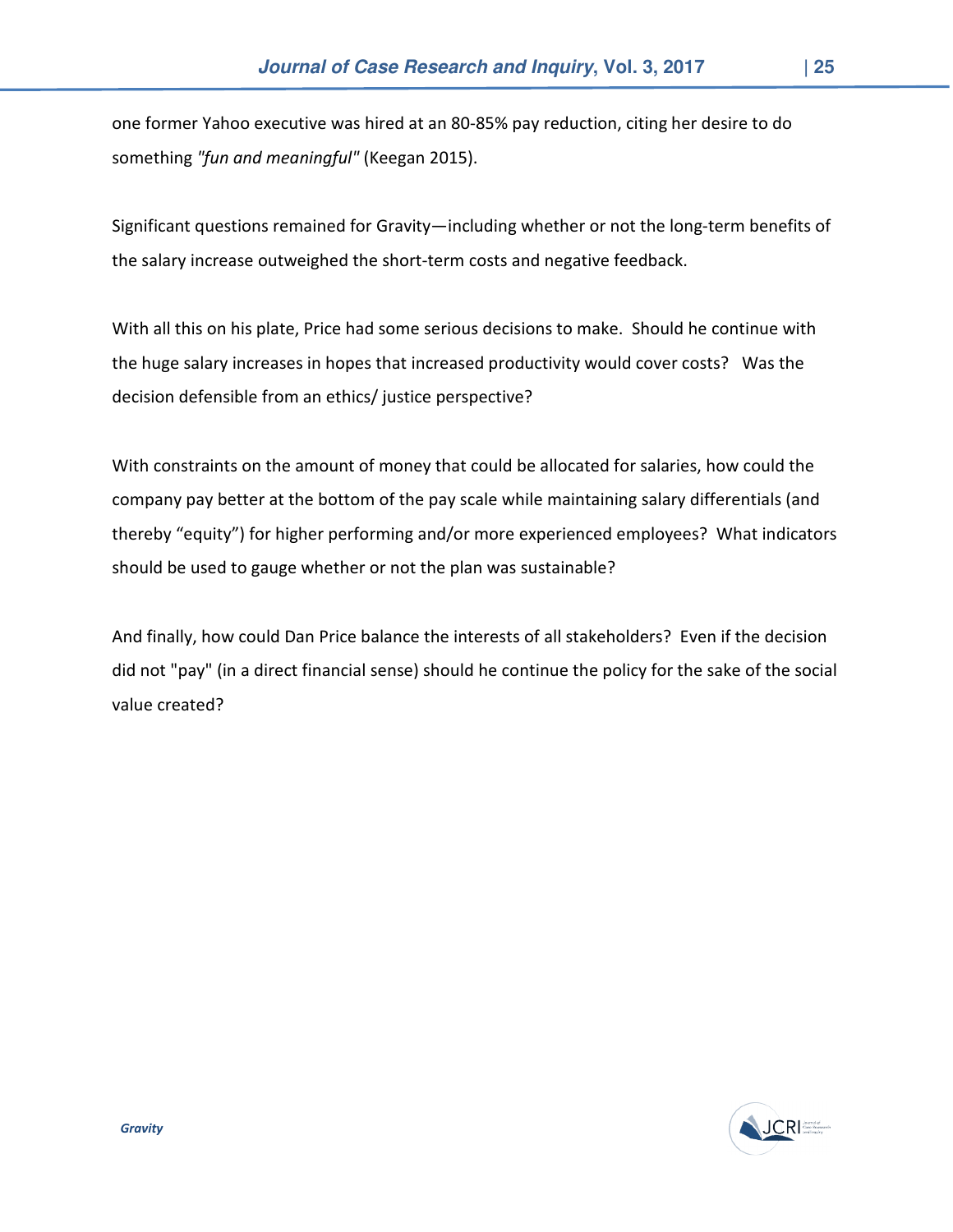

Scott Bryant currently serves as a Professor of Management at Montana State University. He received his Ph.D. in management and organizations from the University of Oregon in 2002. He has a BA (1990) and an MBA (1998) from Seattle Pacific University. Scott's recent research has focused on leadership, growth mindset, and emotional intelligence and has been published in management journals.



Kenman Wong is a Professor of Business Ethics at Seattle Pacific University. He holds an MBA from the University of Washington and completed his Ph.D. at the University of Southern California. His research has been published in management and business ethics journals.